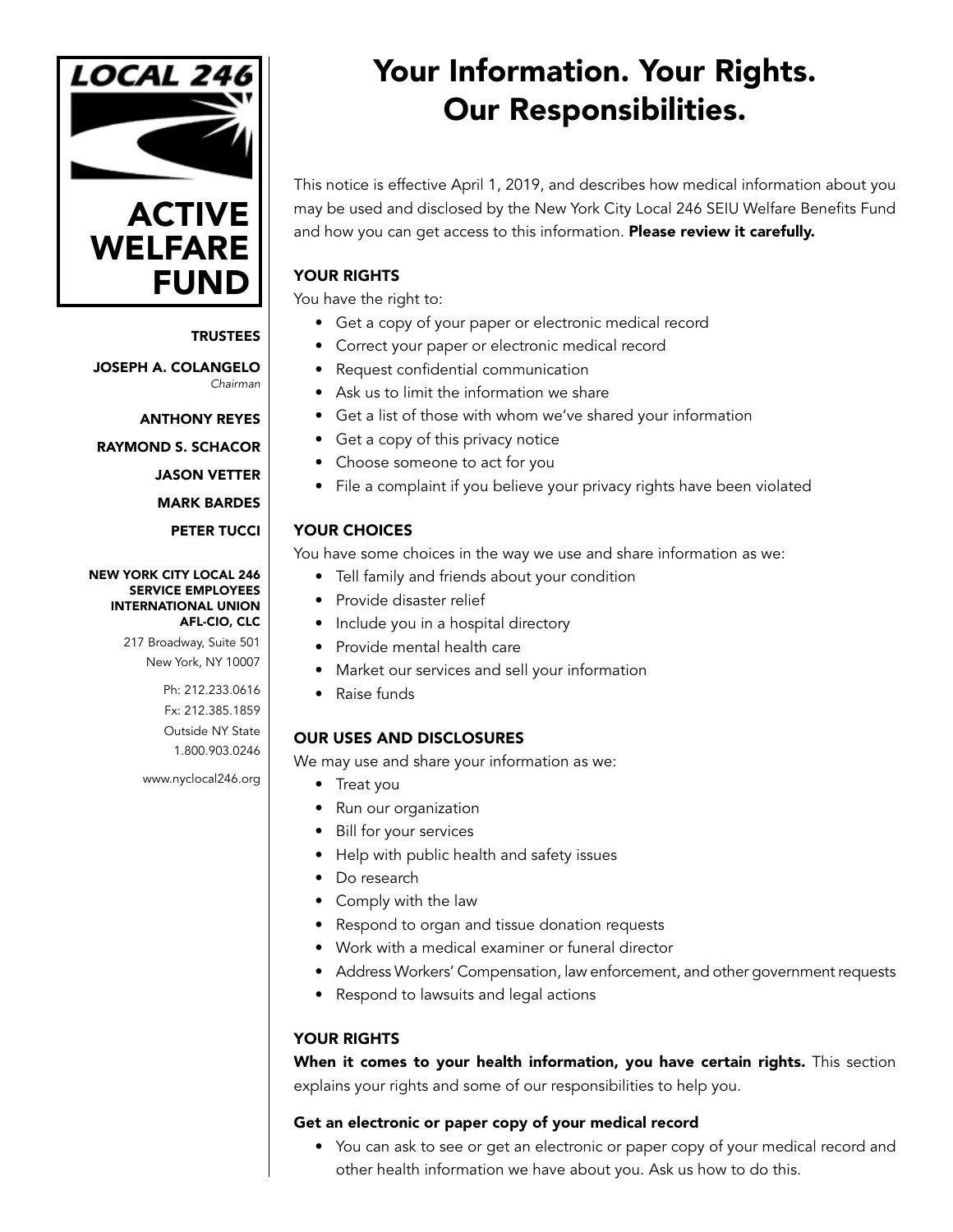• We will provide a copy or a summary of your health information, usually within 30 days of your request. We may charge a reasonable, cost-based fee.

#### Ask us to correct your medical record

- You can ask us to correct health information about you that you think is incorrect or incomplete. Ask us how to do this.
- We may say "no" to your request, but we'll tell you why in writing within 60 days.

#### Request confidential communications

- You can ask us to contact you in a specific way (for example, home or office phone) or to send mail to a different address.
- We will say "yes" to all reasonable requests.

#### Ask us to limit what we use or share

- • You can ask us not to use or share certain health information for treatment, payment, or our operations. We are not required to agree to your request, and we may say "no" if it would affect your care.
- If you pay for a service or health care item out-of-pocket in full, you can ask us not to share that information for the purpose of payment or our operations with your health insurer. We will say "yes" unless a law requires us to share that information.

#### Get a list of those with whom we've shared information

- You can ask for a list (accounting) of the times we've shared your health information for six years prior to the date you ask, who we shared it with, and why.
- We will include all the disclosures except for those about treatment, payment, and health care operations, and certain other disclosures (such as any you asked us to make). We'll provide one accounting a year for free but will charge a reasonable, cost-based fee if you ask for another one within 12 months.

#### Get a copy of this privacy notice

• You can ask for a paper copy of this notice at any time, even if you have agreed to receive the notice electronically. We will provide you with a paper copy promptly.

#### Choose someone to act for you

- If you have given someone medical power of attorney or if someone is your legal guardian, that person can exercise your rights and make choices about your health information.
- We will make sure the person has this authority and can act for you before we take any action.

#### File a complaint if you feel your rights are violated

• You can complain if you feel we have violated your rights by contacting the Fund's Privacy Official:

Privacy Official Joseph Colangelo, President SEIU Local 246 217 Broadway, Suite 501 New York, NY 10007-2909

- You can file a complaint with the U.S. Department of Health and Human Services Office for Civil Rights by sending a letter to 200 Independence Avenue, S.W., Washington, D.C. 20201, by calling 1.877.696.6775, or by visiting www.hhs.gov/ocr/privacy/hipaa/complaints/
- We will not retaliate against you for filing a complaint.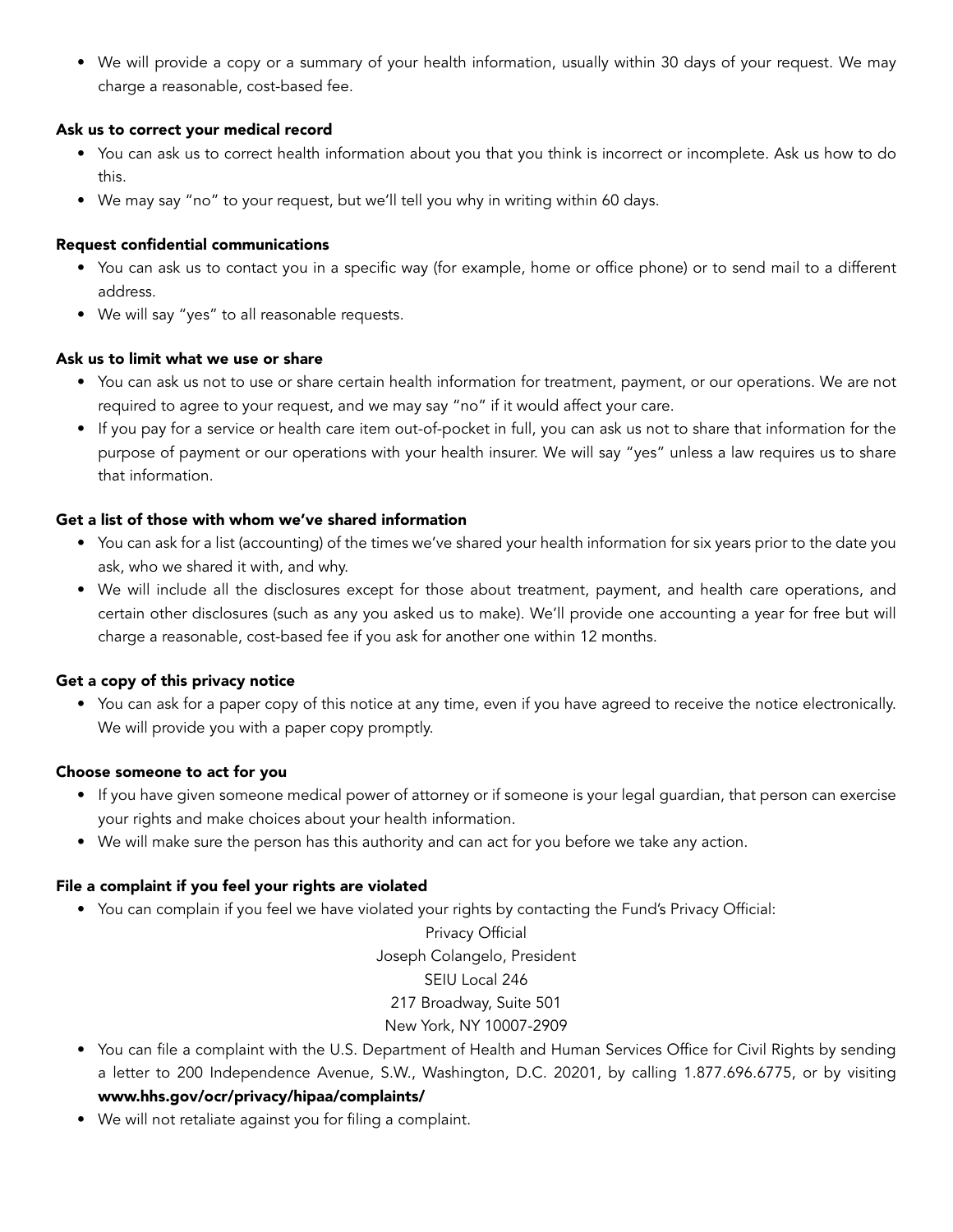#### YOUR CHOICES

For certain health information, you can tell us your choices about what we share. If you have a clear preference for how we share your information in the situations described below, talk to us. Tell us what you want us to do, and we will follow your instructions.

In these cases, you have both the right and choice to tell us to:

- Share information with your family, close friends, or others involved in your care
- Share information in a disaster relief situation
- Include your information in a hospital directory

*If you are not able to tell us your preference, for example if you are unconscious, we may go ahead and share your*  information if we believe it is in your best interest. We may also share your information when needed to lessen a *serious and imminent threat to health or safety.*

In these cases, we never share your information unless you give us written permission:

- Marketing purposes
- Sale of your information
- Most sharing of psychotherapy notes

In the case of fundraising:

• We may contact you for fundraising efforts, but you can tell us not to contact you again.

#### Our Uses and Disclosures

#### How do we typically use or share your health information?

We typically use or share your health information in the following ways:

#### Treat you

We can use your health information and share it with other professionals who are treating you. *Example: A doctor treating you for an injury asks another doctor about your overall health condition.*

#### Run our organization

We can use and share your health information to run our practice, improve your care, and contact you when necessary. *Example: We use health information about you to manage your treatment and services.* 

#### Bill for your services

We can use and share your health information to bill and get payment from health plans or other entities. *Example: We give information about you to your health insurance plan so it will pay for your services.*

#### How else can we use or share your health information?

We are allowed or required to share your information in other ways — usually in ways that contribute to the public good, such as public health and research. We have to meet many conditions in the law before we can share your information for these purposes. For more information see: www.hhs.gov/ocr/privacy/hipaa/understanding/consumers/index.html

#### Help with public health and safety issues

We can share health information about you for certain situations such as:

- Preventing disease
- Helping with product recalls
- • Reporting adverse reactions to medications
- Reporting suspected abuse, neglect, or domestic violence
- Preventing or reducing a serious threat to anyone's health or safety